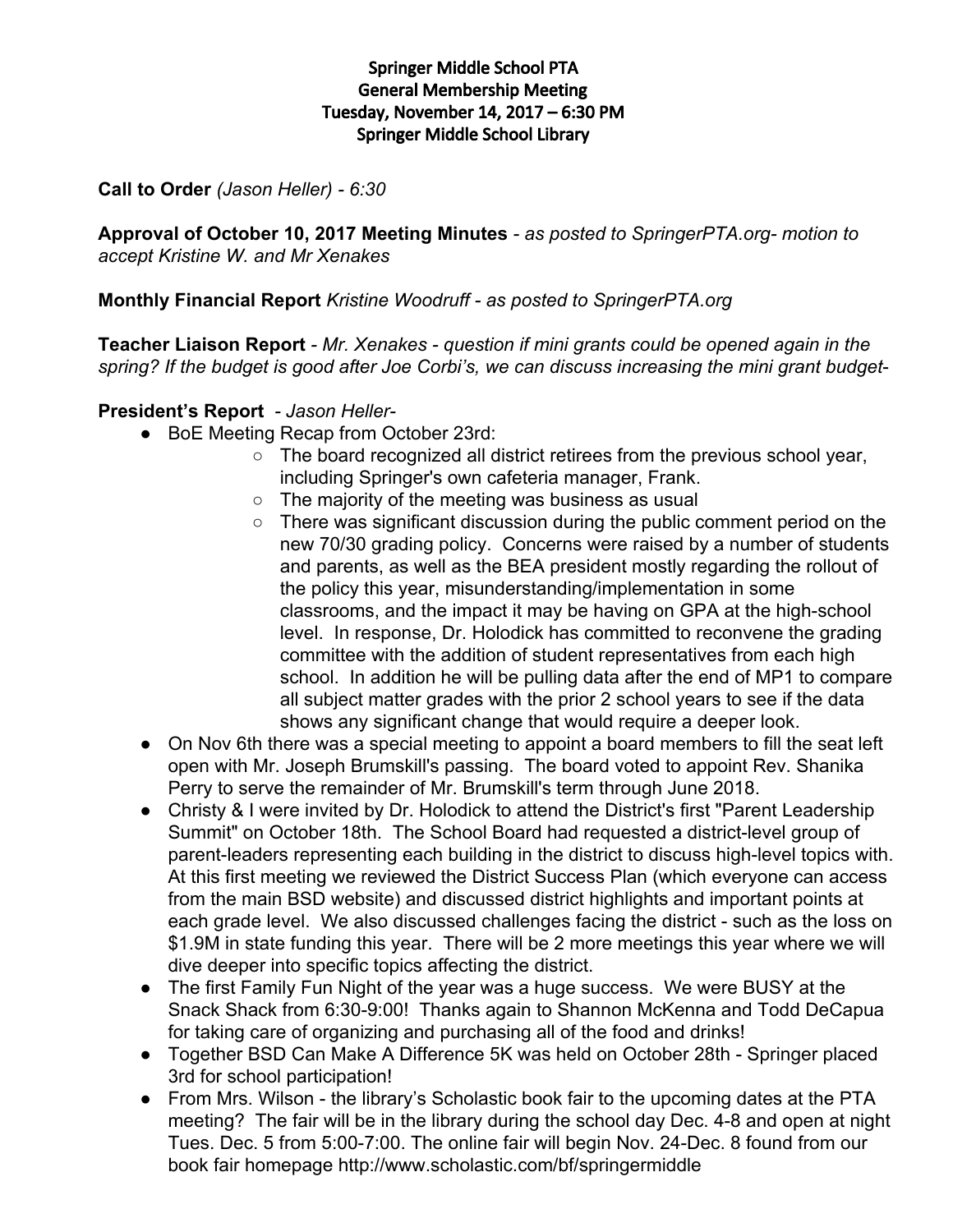The online fair is where more selection than just middle school and even more titles than are displayed at the fair can be purchased. The books are then shipped to the school at the end of the fair with their student's name for distribution. (Online fair purchases still benefit our school library the same as shopping in the in-school fair.)

# **Committee Reports:**

- Membership *- Kim Williams - 7 new members - at 168, 54 staff and 114 parents*
- Fundraising
	- o Spirit Wear *- Jason/Kathy Heller -* All Spirit Wear has been delivered, with only 1 or 2 errors! Special thanks to Mr. X and his wife Jennifer for coming in after school to help us organize and pull all the orders!
		- Spirit Wear can now be ordered online at the PTA website!
	- o Restaurant Nights *Christy Tobin - Chick fil a tomorrow night.*
	- o Joe Corbi's *- Kristine Woodruff - will probably go for Feb*
	- o Barnes & Noble Book Fair *- Kathy Heller -Dec 9th 10am - 4pm - need teacher wish lists, will be able to order cheesecakes from the cheesecake factory -*

# **Member Comments** *(Please respect the time of all members by keeping comments brief)*

# **Old Business:**

- Large scale project teachers preference is for Chromebooks for testing. Starting to work on finding the best prices.
- Teacher grant applications were approved by the board:
	- o Rapid Readers \$150 for awards and snacks
	- o English Language Learners \$600 to support field trips for ELL students
	- o Healthy Food for Healthy Kids \$500 for a new shed for supplies
	- o Earth History Education \$350 for the Delaware AeroSpace Education Foundation to come to Springer
	- o 6th Grade Teacher \$54 for a license of Kami PDF editing software
	- o "Springer Shark Tank" up to \$500 to create a "shark tank" type competition for students
	- o Springer Robotics team up to \$1300 for parts, equipment and team shirts
	- o STEM- \$1619 for classroom audio technology
	- o \$70 for NYC field trip expenses for 2 AVID students

In the event if we go over the budget motion to approve going over budget by \$143 - 1st motion Mr *Xenakes* second Cathy Rainer

## **New Business:**

● **Box Tops -** Carla Riccardi has agreed to chair. Already registered with Box Tops. Next submission in April. Look for announcements coming out regarding this.

**Special Presentation** – The Future of Springer PTA *(Springer PTA Board)*

# **Principal's Report** *(attached)*

**Upcoming Events** *(a list of all upcoming events can be found at SpringerPTA.org)***:**

11/20-11/24 – School Closed **12/11/17 – PTA MEETING**

11/15/17 – Chick-Fil-A Night (5-8PM) 12/5/17 – 7&8<sup>th</sup> Grade Chorus Concert 11/17/17 - Report Cards Distributed 12/7/17 - 7<sup>th</sup>&8<sup>th</sup> Grade Band/Jazz/Orchestra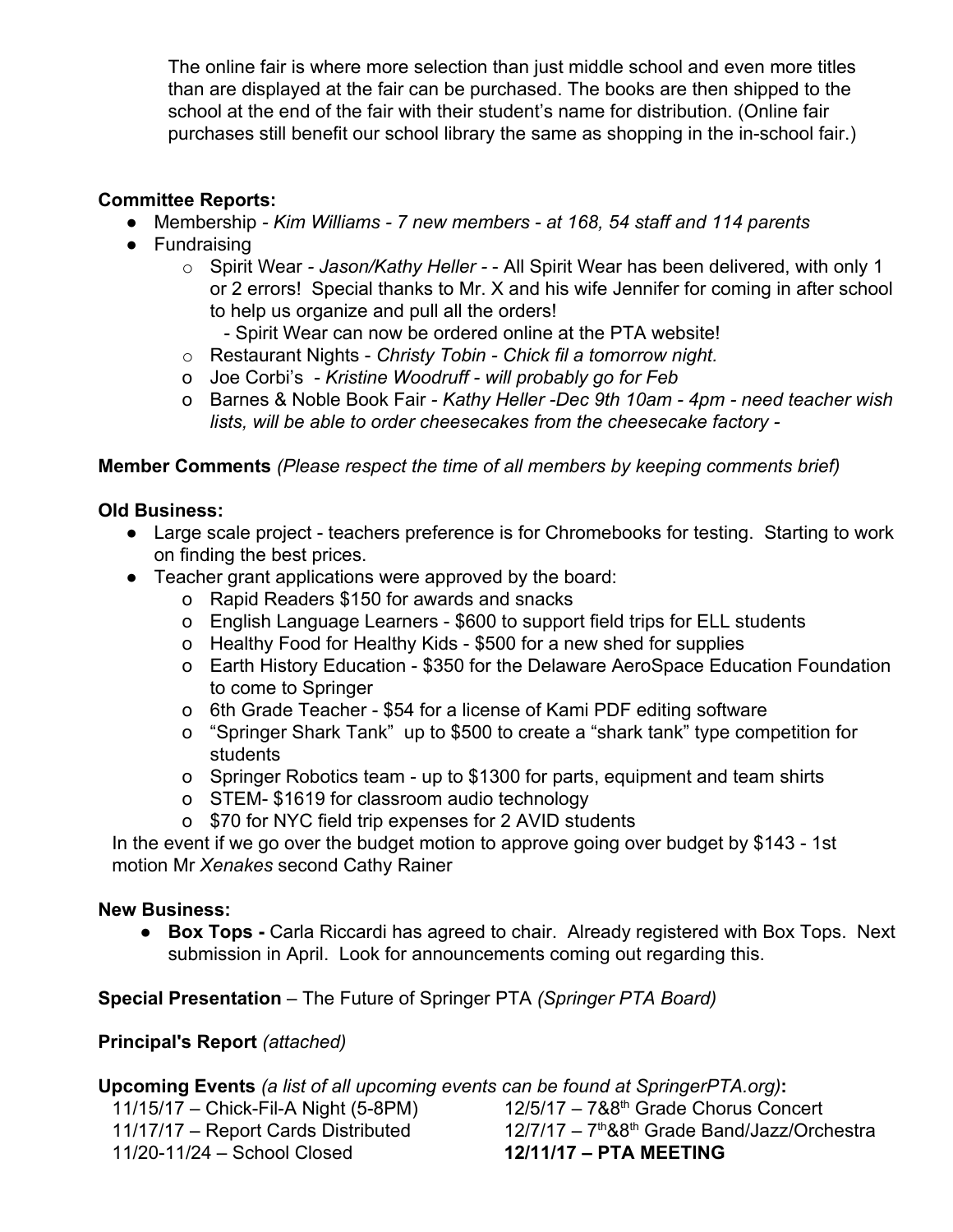**Adjournment 7:35**

Parent's roundtable with Dr. Woodson immediately following. TOPICS:

- *●* Student Uniforms
- *●* Open Floor Q&A

Respectfully Submitted - Kathy Heller, Secretary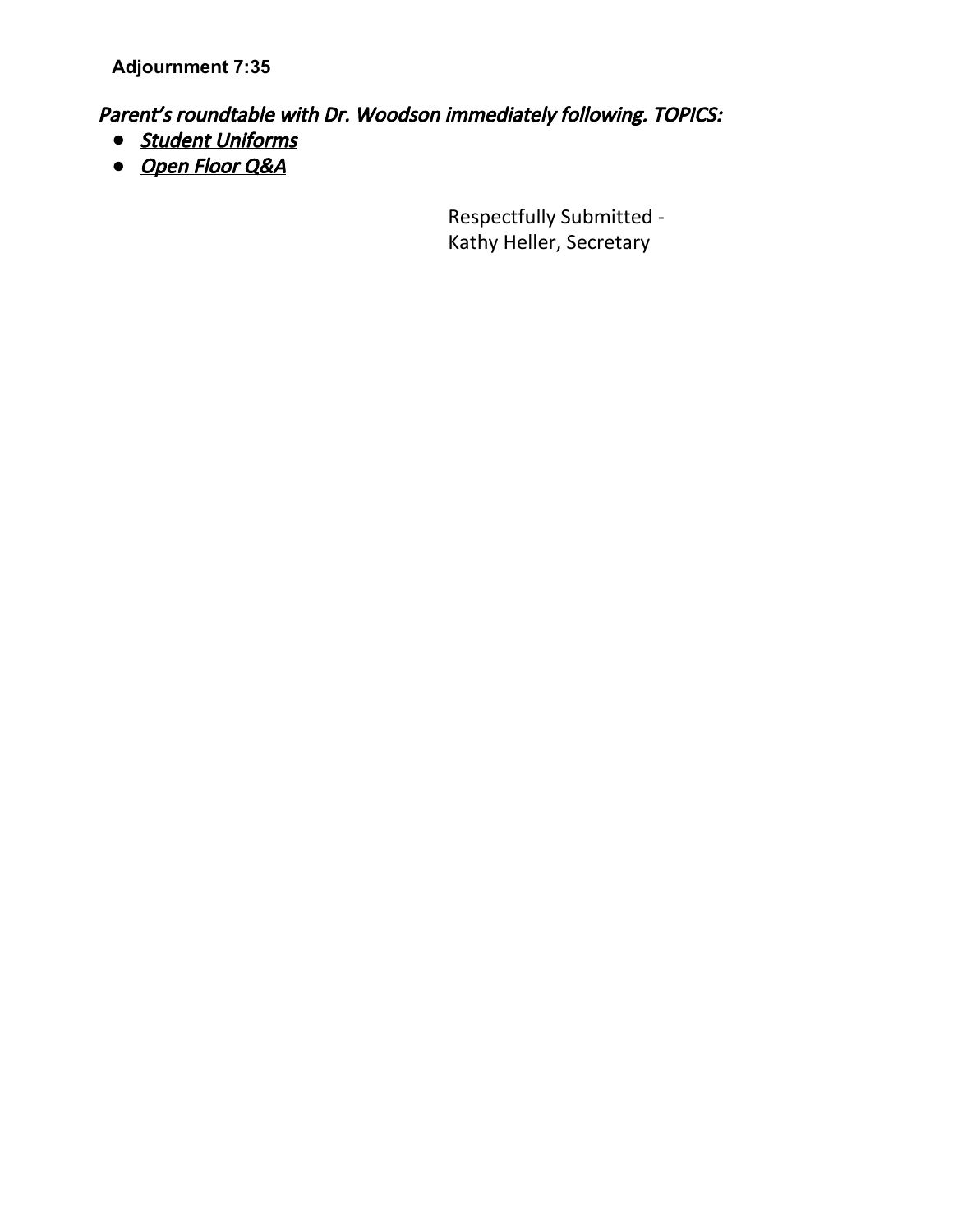## **PTA Meeting Principal's Report November 14, 2017**

**Large Scale Project:** Student Chromebooks

| <b>Hurricane Relief Donations:</b> | Three boxes of non-perishable items and \$1550.00 that |
|------------------------------------|--------------------------------------------------------|
| are on their way to Puerto Rico    |                                                        |

**Winter After School Activities:** Homework Club (Monday and Wednesday), Chess Club (Thursday), Insanity Workouts (Friday), Science Olympiad (Thursday), Business Professionals of America (Friday), Peer Tutoring (Monday), Rapid Readers (Thursday), Exploring Dance (Friday), National Junior Honor Society, GPS Club (Thursday), Jazz Band, Drama Club, Wrestling, Boy's and Girls' Basketball

#### **Upcoming Events**

- 11/17 Report Cards Distributed
- 11/18 All State Auditions
- 11/20 11/24 Thanksgiving Holiday (No School)
- 12/1 AVID Students to the UPenn Junior Achievement Trip
- 12/3 12/8 Book Fair
- 12/5 7<sup>th</sup> and 8<sup>th</sup> Grade Choir Concert
- 12/7  $7<sup>th</sup>$  and 8<sup>th</sup> Grade Band, Jazz and Orchestra Concert
- 12/8 6th Grade Band, Choir, Orchestra Concert
- 12/11 2<sup>nd</sup> MP Interim
- 12/12 Junior Achievement Trip PTA Meeting
- 12/13 Hanukkah
- 12/20 8<sup>th</sup> Grade Skating Trip
- 12/21 Interims Distributed
- 12/22 12/31 Schools / Offices Closed

#### **Items of Interests**

- Delaware Green Pathways @ Springer Middle School
- November 29, 2017
	- Audit of Springer by UD Engineers
	- Student Representatives (8-10 students)
	- PTA Representative
	- Parent Representative